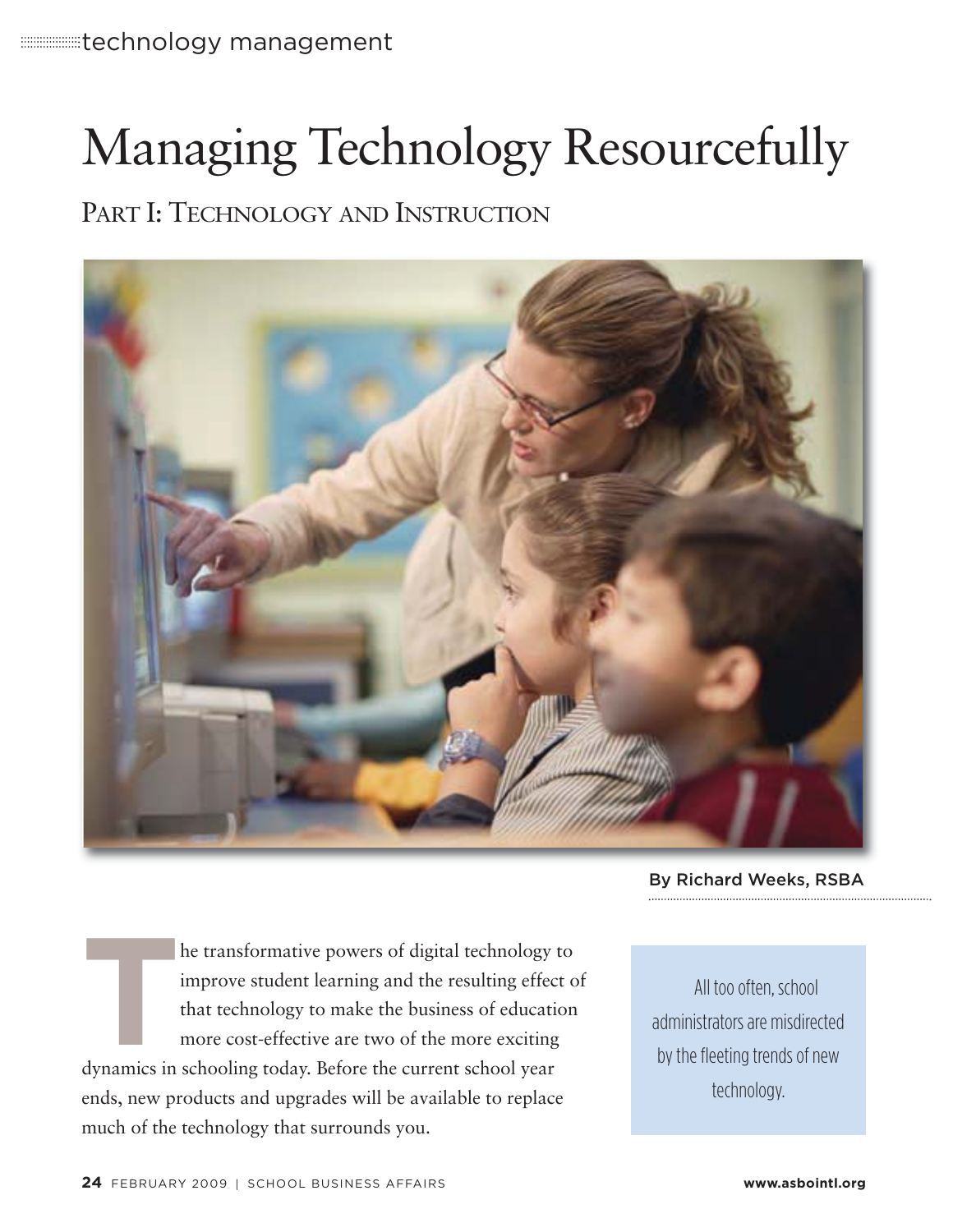In the past few years, the Internet has created the biggest generation gap between educators and their students since the birth of rock and roll in the 1950s. Despite this newness, the task of *managing* modern technology is about two generations old. School superintendents, school business administrators, and others are responsible for overseeing considerable technology resources. For school business officials, the importance is underscored in ASBO International's Professional Standards, which identify information management as one of seven major skill sets in the profession.

## Managing the Internet in your district is like attempting to manage the rainbow.

Approximately 80% of the appropriations in school budgets are spent directly on instruction for students. Many school business officials have job descriptions that commit their time to managing technology, including planning and supervising personnel, procuring goods and services, and handling the day-to-day user issues. With adequate financial resources, most districts have resident technologists. For others, the information technology "help desk" may be the one at which you are sitting as you read this article.

This, the first of two articles on managing technology, looks at instructional technology.

#### **Instruction with Technology**

In the early 1980s, a group of high school teachers at a high-performing suburban Boston school district convinced their superintendent and school board that two years of computer programming classes should be a prerequisite for graduation. The students had to demonstrate proficiency in writing code for the computer languages BASIC, COBOL, and FORTRAN.

For several years, the students at this school forwent traditional classes, such as foreign languages, fine arts, and literature, to meet this requirement. The teachers actually believed their students would have to write computer code to successfully operate the computers of the future.

By the mid-1980s, the start-up company Apple Inc. had reinvented technology, offering affordable personal computers with user-friendly software. Overnight, it swept away any need for consumers to learn computer languages to operate the expensive mainframe and minicomputers of the era.

All too often, school administrators are misdirected by the fleeting trends of new technology. Education historian Diane Ravitch wrote in *Left Back: A Century of Failed*

*School Reforms* (2000, pp. 466–67, emphasis added): "Schools will not be rendered obsolete by new technologies because their role as learning institutions has become even more important than in the past. Technology can supplement schooling but not replace it; even the most advanced electronic technologies are incapable of turning their worlds of information into mature knowledge, *a form of intellectual magic that requires skilled and educated teachers*."

Research scientist Andrew Zucker recently stated (2008, p. 27, emphasis added): "Despite the existence of new media, people learn as they always have—through practice, direct instruction, projects, inquiry, hands-on experience, apprenticeships, positive and negative reinforcement, metaphors, images, life experience, and so forth. To merit widespread use, educational technology needs to meet a simple test: *Will it help schools succeed in their core mission—providing students with the skills, knowledge, and dispositions they need to be productive, responsible, well-informed citizens living in a democracy that is part of a small, 'flat' world*."

It is incumbent on classroom teachers to prepare themselves to teach their students. The responsibility for understanding the subject matter and methods of instruction, including the use of modern technology, rests squarely on their shoulders.

Many resources are available to help teachers prepare for this task. Their schedules allow them the flexibility to attend evening and weekend classes and workshops, and they have an expanded break during the summer. Most school districts provide teachers with professional development opportunities at no cost.

### Throughout the next decade, online learning vendors will successfully gain a foothold in the daily lives of America's schools.

School leaders must immerse themselves in their work with staff through hands-on observation and dialogue to ensure that the methods of instruction with technology are relevant. Many school districts have imposed computer literacy tests for instructional personnel, including demonstrations of their ability to do simple Internet searches, keystroke letters, send e-mails, and manage spreadsheets.

The broader framework for what occurs in our schools is established by school board–approved curriculum guidelines, individual state and federal statutes, and individualized education programs for students with special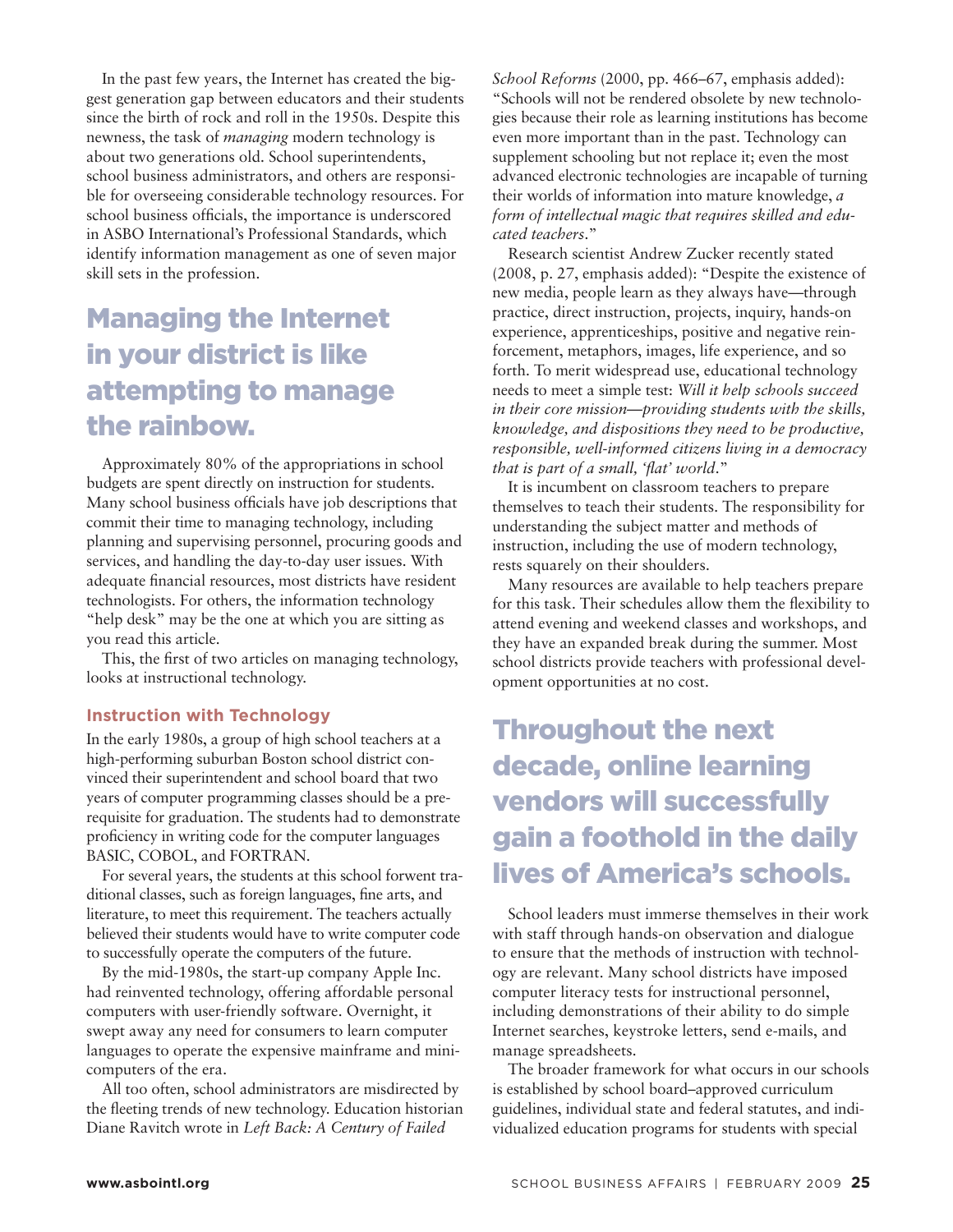needs. There are thousands of software products and Websites for teaching and learning, and there are also numerous digital technologies in addition to computers used in schools today.

Unfortunately, few credible studies exist to support the supposition that the use of technology has improved learning. "Educators can see technology is having an impact on learning. We just haven't been able to capture it very well with research," according to Margaret D. Roblyer, professor of education at the University of Tennessee at Chattanooga (Klein 2008).

#### **The Internet and Online Learning**

Internet-based programs are the backbone of "online learning"—an instructional medium quickly being embraced in America's schools. Whether sitting in a traditional classroom with their peers or sitting at home alone, students can access online courses through their Internet browser and move through lessons using their mouse and keyboard.

# Assistive technology is a fast-growing field with new and improved techniques that are helping students learn more effectively.

But first things first. Managing the Internet in your district is like attempting to manage the rainbow. Because nobody is actually in charge of the Internet, you must ensure that your district has school board–adopted policies in place that pertain to Internet usage by staff and students. These policies should include guidelines that relate to the school district's mission and should state the schools' goals.

Four key questions frame the process of policy development, according to Charles Russo (2001):

- Are policies clearly stated?
- Do they address current legislation and statutory requirements?
- Are they local and community focused?
- Can administrators and staff effectively implement the adopted board policies?

Ask your school board to review and update the Internet usage policies every two years, paying special attention to staff and students' use of social-networking Websites. The 2000s may have ended teachers' rights to privacy. As Russo stated (2004, p. 36), "The challenge in formulating up-to-date computer-use policies is rooted in the fact that technology is several years ahead of the law and is likely to remain so for the foreseeable future."

Now, back to the actual online learning.

A typical course has three components: a "schedule" where assignments are posted; a "course room" where students type in homework, have interactive dialogue, and receive real-time assessments of their progress with teachers and tutors; and a "media room," where related digital documents, including videos and music, are stored. The various online learning vendors also offer other supplementary materials, including information that markets their own products and services.

Online learning vendors serve hundreds of American high schools that do not have the resources to offer advanced-placement courses. The other largest market for online learning vendors is subject-matter courses for students who attend small, rural public schools that cannot afford to hire enough teachers to offer a variety of courses.

Harvard Business School professor and futurist Clayton M. Christensen predicts that 25% of high school courses will be taught online by 2014—50% by 2019 (Christiansen, Horn, and Johnson 2008). Throughout the next decade, online learning vendors will successfully gain a foothold in the daily lives of America's schools, due, in part, to a lack of qualified teachers and the shar ply reduced costs of online instruction, he says.

Christensen's forecasts are based on complex analytical models used previously to explain the demise of retail and service industry businesses. Online learning vendors are already well established, having captured markets in the home-schooling and charter school movements in the late 1990s. He expects these vendors to improve their products by offering instruction that is more studentcentered, in part by breaking courses into modules that can be recombined specifically for each student.

Christensen states, "It is not my aim to frighten school leaders, but to urge them to treat the approaching changes as an opportunity rather than a threat."

#### **Special-Needs Technology**

Zucker (2008, p. 100) contends that **"c**omputers provide students who have disabilities with greater independence, immediate feedback, and a patient and non-threatening environment."

School business administrators are required by decades-old state and federal statutes, primarily the Individuals with Disabilities Education Act, and numerous court cases, specifically the Supreme Court's decision in *Board of Education v. Rowley* (1982), to ensure that school boards provide each qualified child with a free appropriate public education in the least restrictive environment. This may include a specially designed individualized education program (IEP) or related services to meet the unique needs of each child with disabilities. Included in many IEPs are specific requirements regarding "assistive technology," or devices and